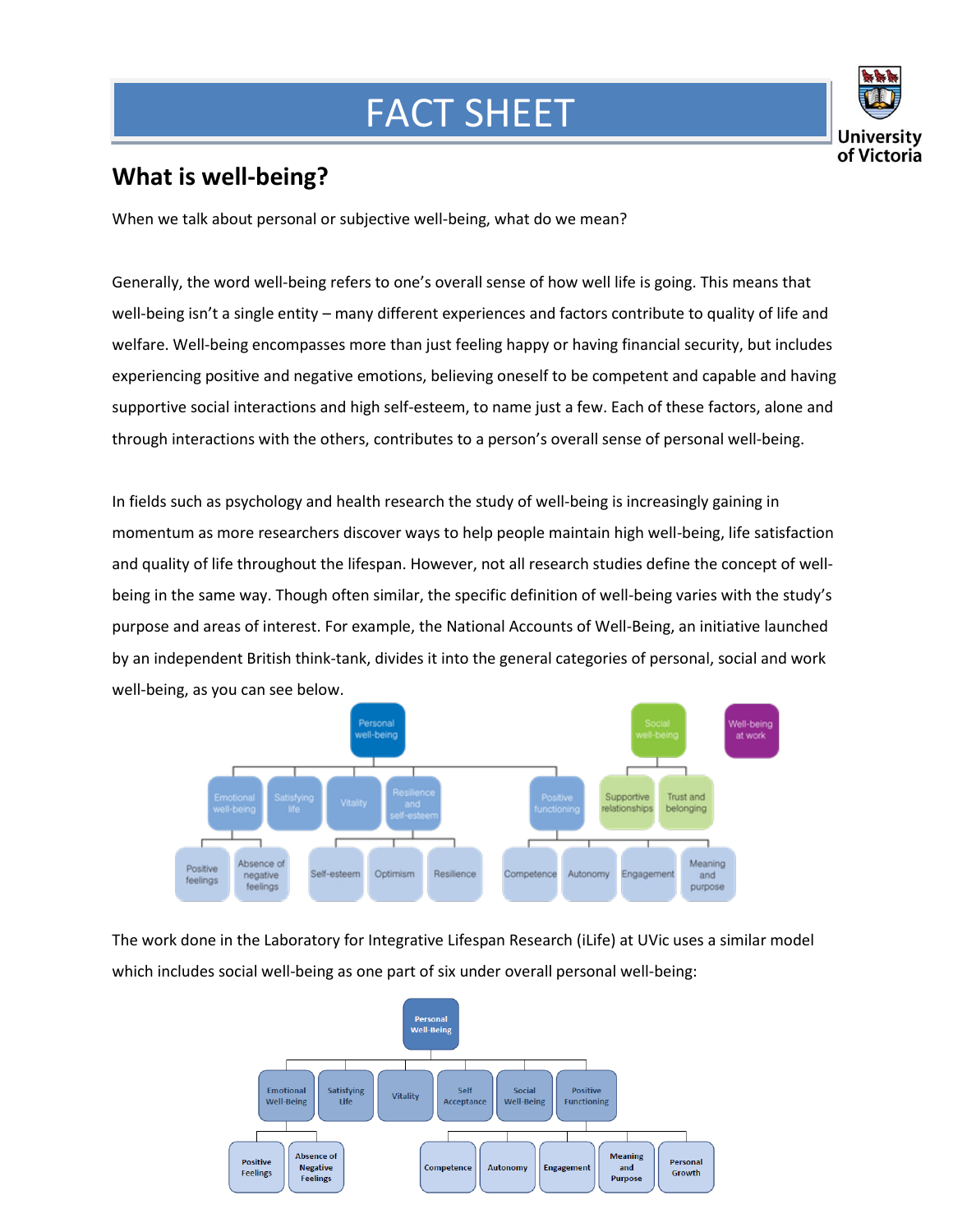Yet another way of conceptualizing well-being is at community level, instead of focusing on the individual. This is the approach taken by the Canadian Index of Well-Being, which considers well-being as made up of eight domains such as democratic participation, education and standards of living.

> Wellbeing is the presence of the highest possible quality of life in its full breadth of expression, focused on but not necessarily exclusive to

> OOD LIVING STANDARDS sustainable **ROBUST environment** HIGH **LEVELS OF** EMOCRATIC **PARTICIPATION** access to participation in leisure and culture VITAL an educated populace<br>COMMUNITIES  $\frac{\text{Balanced}}{\text{Time Use}}$

Finally, it's important to remember that well-being is not static; it's dynamic and changes over both long (years) and shorter (days and weeks) periods of time. Not surprisingly, major life events such as births, deaths, marriages and career transitions, have a substantial effect, such that one's sense of well-being at the age of 20 may be very different from well-being at the age of 50. But can relatively minor daily events, such as the people one spent time with, amount of time spent exercising and stressful experiences, also impact well-being and quality of life?

The answer is yes! Recently, new research, including that done in the iLife lab at UVic, has discovered that ordinary daily events play a major role in the fluctuations of well-being from one day to the next. Understanding which types of behaviours have negative effects on well-being and which, like coping positively with stress and engaging in physical activity, tend to improve it, helps researchers, health care professionals and individuals take steps to maximize well-being wherever they can.

To learn more about well-being and what it means, visit some of the sources below.

- Canadian Index of Well-Being. https://uwaterloo.ca/canadian-index-wellbeing/
- Laboratory for Integrative Lifespan Research. https://www.ilifespan.org/?q=research/well-being
- Diener, E., & Seligman, M. E. P. (2004). Beyond money: Toward an economy of well-being. *Psychological Science in the Public Interest, 5*, 1-31.